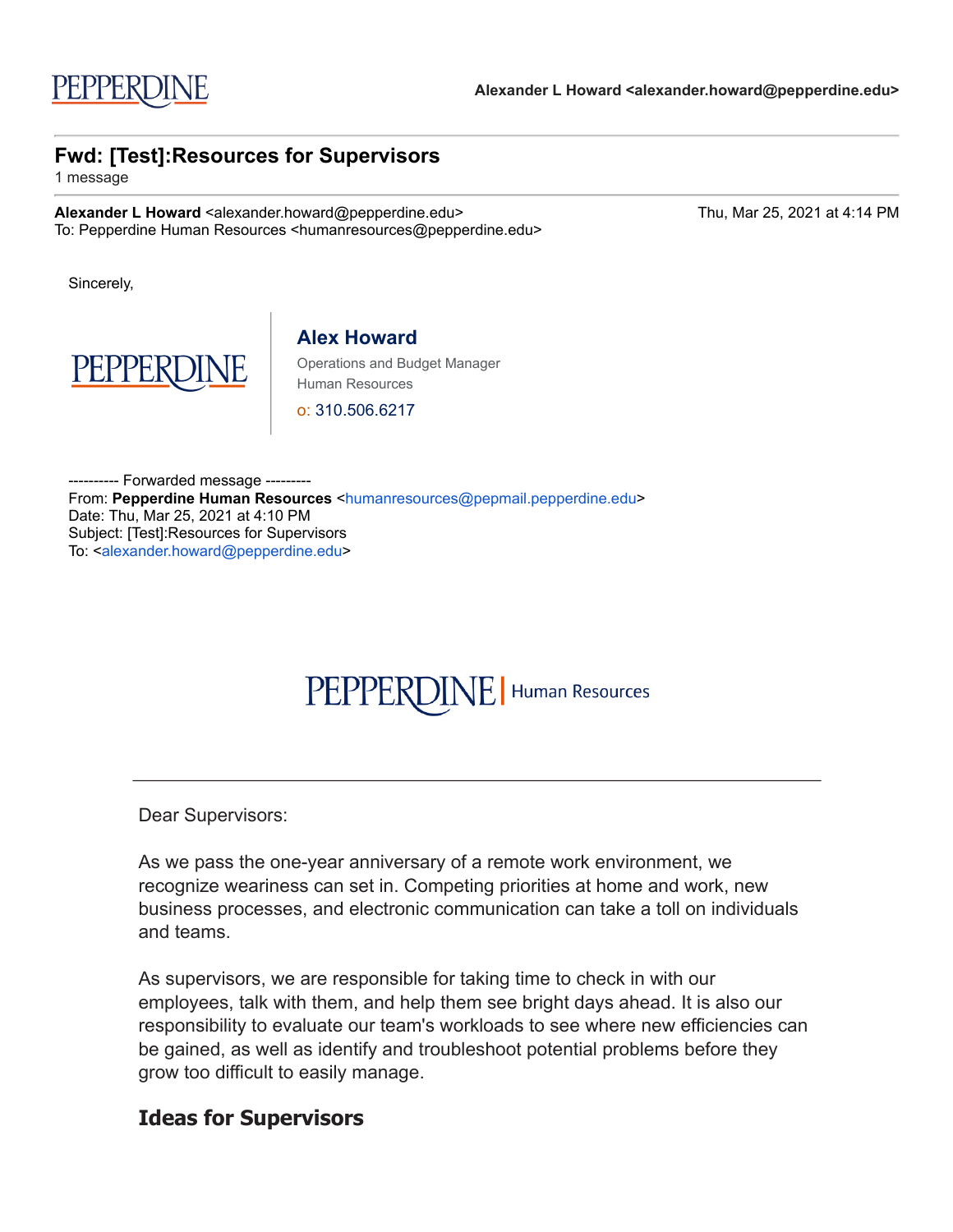Intentionally engage your team members during this period of remote work and consider the following:

- Ask employees and teams if they experience ongoing challenges, and help overcome them.
- Ask employees for their ideas to improve processes in the remote environment.
- Schedule time for team meetings to promote collaboration, communication, and camaraderie.
- Acknowledge if employees are putting in longer hours or being asked to work on projects normally outside of their scope of responsibility. Reassure them this will not last forever.
- Thank your team members for their efforts and ways they continue to embody the spirit of Pepperdine during an otherwise disruptive time.
- Consider how you affect the team's morale. Read a *Harvard Business Review* [article that cites how supervisors can, perhaps inadvertently, c](http://click.pepmail.pepperdine.edu/?qs=bf2e9e45040da32eea08f4eb12a127f3e11553c1e549f431350cbbf7403b4b208dc18a3d7c396be2ed5a5276af4b079974b21e90b7a03654)ause stress within teams.
- Attend the [Supervisor Town Hall](http://click.pepmail.pepperdine.edu/?qs=bf2e9e45040da32e87a5380f2e66c1490548cb377c6a444fa31fb8f5f44bb1ccf64165349d42adbd7593416c98ec6311e5e0337c7dec4687) on Monday, March 29th.

## **Resources Available to All Employees**

Utilize and encourage your employees to take advantage of many wellness resources the University provides its community members:

- [Health Advocate](http://click.pepmail.pepperdine.edu/?qs=bf2e9e45040da32e685ca8c210e216dbd704059b6c1111d2617201314dad7ee8222eb2e7167869b80de5354535bc9bf0fa38184cf48abf5c)
	- Pepperdine's Employee Assistance Program gives employees and their immediate family members the benefit of 10 free mental health coaching sessions per year, while also providing top-tier recommendations for nearby assistance.
	- Health Advocate also actively updates its Mindfulness and Stress Management webpage located on every employee's Health Advocate portal, offering workshops, tips, and helpful resources tailored around mindfulness and stress management.
- [Human Resources Webinar Collection](http://click.pepmail.pepperdine.edu/?qs=bf2e9e45040da32ebf681c124bc37261887869c19ff5a22386654d54bddc00e1c1c1c4e47d7ac77418de51732de0d7f589908123daa0f244)
	- Employees and their family members can watch and participate in any webinar hosted by Human Resources, many of which are recorded and viewable at home. Some webinar topics include: parenting support; personal finances; and work-life integration.
	- Consider team-building by watching a webinar together and leading a small discussion afterward. Some webinar topics include: resilience and stress management; uncertainty and change management; and productivity and accountability.
- [Human Resources At-Home Activities](http://click.pepmail.pepperdine.edu/?qs=bf2e9e45040da32e31377d458ae9a7f1ae9d6ad496430a19cb8893f2ee85f267be01a4cf0f9026aacc61fb71da06a0280c4cd43e4d90e407)
	- Employees and their family members can also take advantage of athome resources, including educational activities for children, mindfulness exercises to help cope with stress, and spiritual support resources.

Thank you for your leadership as we collectively work to return to campus stronger than before. Please let us know how Human Resources can support you